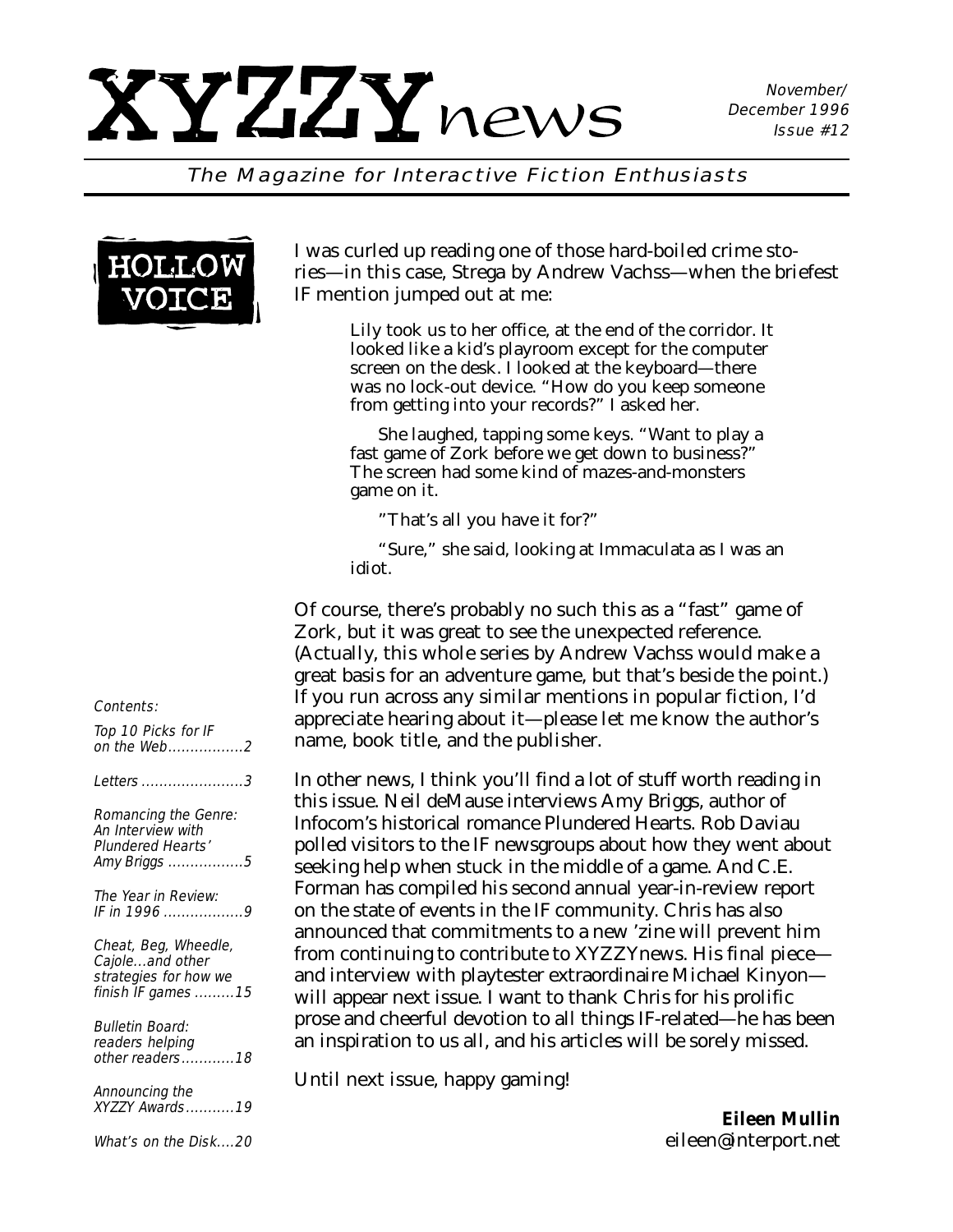# XYZZYnews

XYZZYnews is published bimonthly by Bran Muffin Communications, 160 West 24th Street, # 7C, New York, NY 10011, USA. Email: eileen@interport.net. URL: http://www.xyzzynews.com/. Send all inquiries, letters, and submissions to any of the addresses above.

Contents © 1996 XYZZYnews. All rights reserved. Published in the United States of America.

Electronic versions: There are currently three versions of XYZZYnews made available online. One is in ASCII and can be viewed with any text reader. You can also download a .PDF file that mirrors the layout of the print version. Use the Adobe Acrobat Reader (available for Windows, Mac, DOS and UNIX) to view the .PDF file; no special fonts or linked graphics are needed. You can obtain Acrobat Reader from ftp.adobe.com in the pub/adobe/applications/Acrobat folder, or follow the links from their Web page at http://www.adobe.com. Thirdly, you can also read this issue of XYZZYnews on the World Wide Web at http://www.xyzzynews.com/xyzzy.12.html

Subscriptions: All electronic versions are available at no cost. You can obtain either the ASCII or PDF versions by FTPing to the ftp.gmd.de/if-archive/magazines/ XYZZYnews directory. To be added to the mailing list, please write to eileen@interport.net and specify text-only or .PDF version. The print version includes a 3.5" Mac or PC disk and is \$21 (U.S.) for one year (6 issues) or \$3.50 for a sample issue. For print subscriptions outside the U.S. or Canada, please email or write for rates.

All products, names, and ser vices are trademarks or registered trademarks of their respective companies.

Editorial deadline for Issue #13 is January 31, 1997.

Editor:

Eileen Mullin

Contributors to this issue: Rob Daviau Neil deMause C.E. Forman

#### NEWSBRIEFS…NEWSBRIEFS…NEWSBRIEFS…NEWSBRIEFS…

### November/December Top 10 Picks for IF on the World Wide Web

#### **A Time of Madness**

http://www.dcs.ed.ac.uk/~mc/atom.htm

**Adam Crutchlow's text adventures page** http://www.public.iastate.edu/~evers/text\_adv.html

**Fredrik's Interactive Fiction Starter's Kit** http://www-und.ida.liu.se/~d91frera/ifstart.html

**Home Page for PilotZIP (Z-Code Interpreter Program)** http://www.concentric.net/~rbram/zip.shtml

**IF World Online**

http://www.rit.edu/~fxp4258/if/

**Interactive Fiction Online Archive** http://www.mlab.uiah.fi/~akivela/if/zpletx/

**Jerry's Hugo Homepage** http://oak.kcsd.k12.pa.us/~jnichols/hugo/

**Python Language Home Page** http://www.python.org

#### **Python Universe Builder**

http://www-acs.ucsd.edu/~jstrout/python/pub/index.htm

#### **Tolkien text adventure games**

http://www.lysator.liu.se/tolkien-games/adventures.html



Home Page for PilotZIP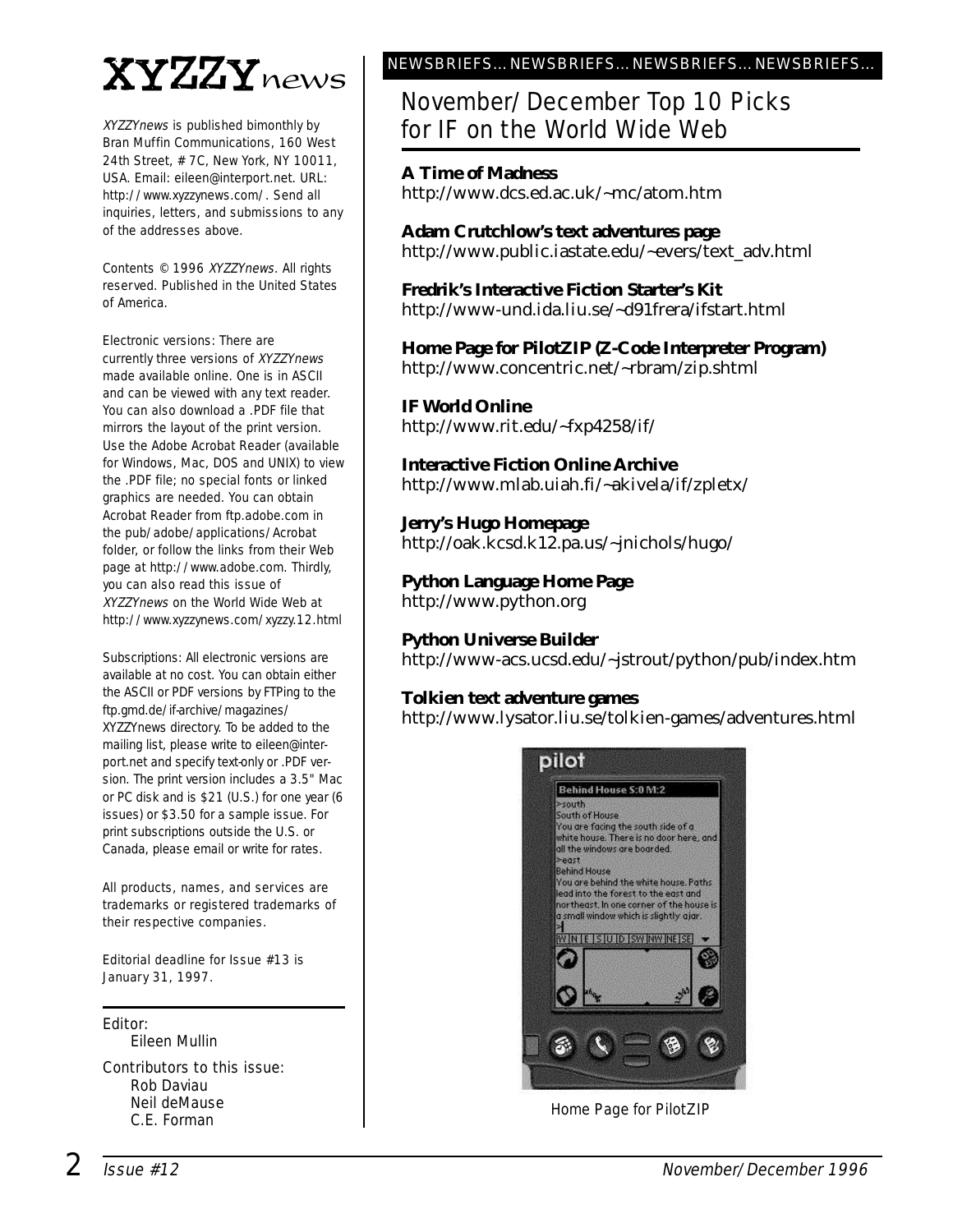#### Eileen,

When I was eleven or twelve I used to take long walks through the barren suburban landscapes outside of Buffalo (back then it was still verging on 'barren rural landscapes' actually). I remember once finding a Star Trek fanzine. It wasn't much, four or five pages of typed and copied stories, rumors (Star Trek the Movie?) etc. I doubt much came of that little 'zine. I think of it, flapping along pathetically in the snow, when I read 'zines on the web. Most of them are merely digital versions of my childhood memory. I'll read it and in a little while it'll be gone after one or two 'issues'. Sometimes they stick around on a page for a long time, never anything new, just those few 'issues,' like virtual detritus washed up on my screen. It's when really good 'zines that fill a hole in our hearts and minds fail that it really saddens me.

Fortunately *XYZZYnews* has *not* failed. That's due to your dedication *and* due to the mass of fans out there that never stopped loving the damn little brain teasers ;). I remember buying a Texas Instruments digital watch from a second hand shop in the early '80s and telling my friend that I was going to start collecting 'antique technology.' I thought this was incredibly clever. Now I find that some of the best games I've ever played are considered 'antique technology.' How did this happen? One minute you're sitting there with your Apple II playing SUSPENDED and the next; whole parades of new companies are making games with flash and dash but no heart or soul. (The writer bursts into

tears at this point and it takes some moments for him to regain his composure ;)). I really can't complain though. Obviously the computer industry is driven by money, not altogether bad because if it wasn't I'd never have gotten the privilege of a home computer or playing Zork. It *is* sad though how much is lost with leapfrogging technology. I still think we've not used up the potential of previous systems, but then I've got a soft spot in me 'art for 8-bit machines ;). I am like *sooooo* happy that there is a quality movement to keep IF alive. And if it weren't for Issue #1 of *XYZZYnews* I'd have missed out on the fun! Thanks for hanging in there with your 'zine! The Web has become this big ooey gooey mass of commercial sites with no business on the web (a Zima site for godsakes?) or sites that consist of family photographs and excruciating details of intimate family issues (why not just post family pictures on the bulletin board at the supermarket?). Your page is one of a few that have restored my faith in the internet ;).

Perhaps I should have waited to get sleep before writing this ;), oh well, deadlines, deadlines...Keep up the Great job ma'am!

> —Joe Nowakowski equinox@buffnet.net

#### To begin:

I can honestly say that your newsletter has brought back some of the best gaming memories I've ever had. Brand me a geek if you so feel, but Infocom has undoubtedly made a difference in my approach to computer games. Yes, I consider

myself old-school; I can't afford, run, or get into many of the industry's recent games.

I have yet to see the PDF format, but I fully enjoy the text-only version—after all, I like text-based games, no? I enjoy the reviews and interviews, when I recognize the interviewee.

> —Mischa Krilov mkrilov@tiger.lsu.edu

#### Eileen,

Have only just discovered *XYZZYnews* in the Web. Being an interactive fiction fan since at least 1983, I can truthfully say it's like a breath of fresh air. It's great to know my favorite computer gaming genre is still alive despite the graphics revolution...

Here are some bugs that have occurred in versions of Infocom games that I have played, but are not on your latest bug list. I'll have to check the details later in order to find out the version numbers (if possible; my Deadline, Starcross and Planetfall reports are based on Commodore 64 versions I haven't played since my C64 went to that great computer room in the sky).

Beyond Zork: The hourglass and arch, combined with the chest, can cause the game to lock up on you if used together, and if you haven't opened the chest previously. Here's what happened to me: I used the hourglass to travel to the Plaza's past, and opened the chest. I went through the scene at the Fields of Transinfinite Splendor, but when the unicorns sent me back, I was not sent back to the right place. Rather, I was sent back to some strange room, where the only room description was "There's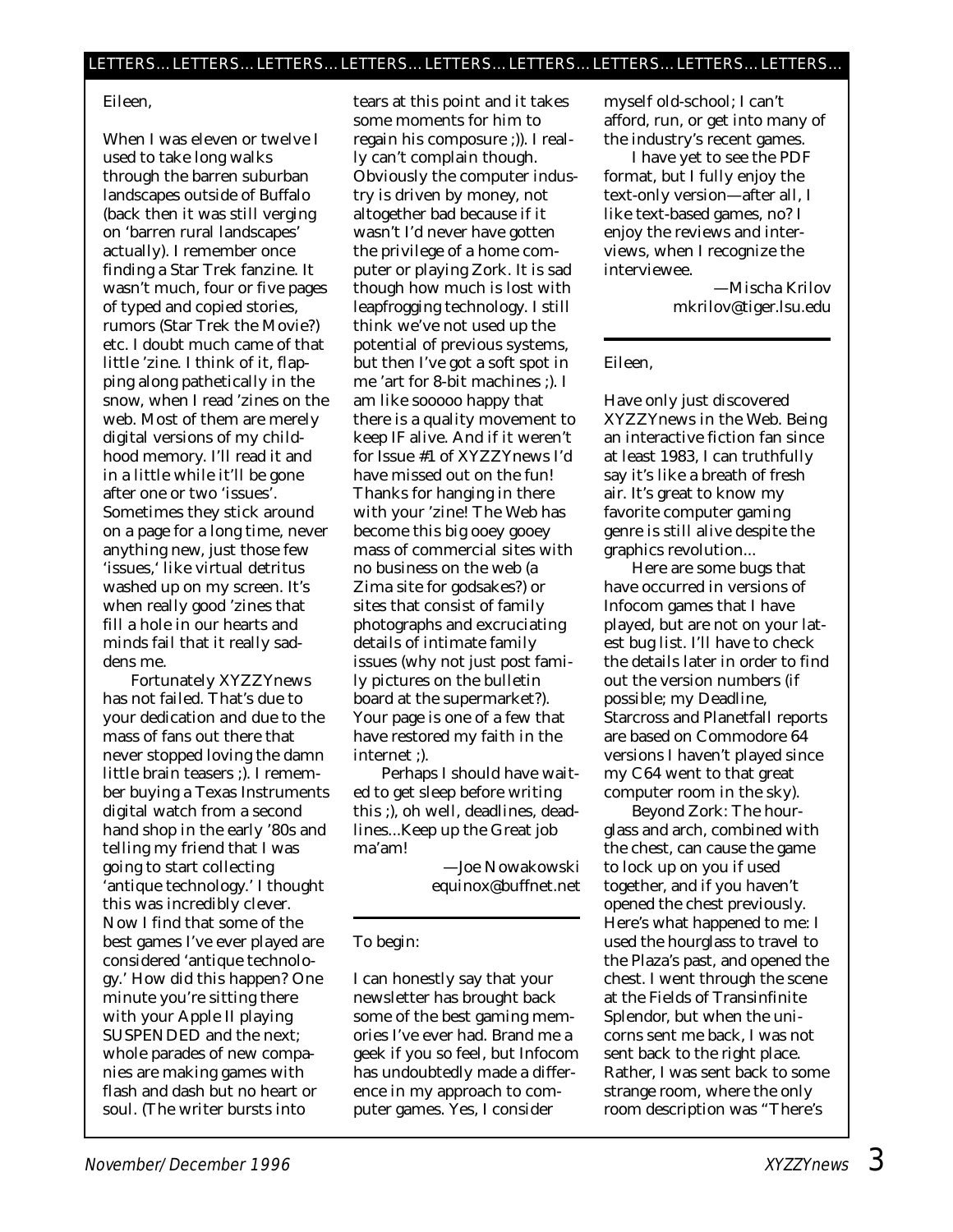(my character name) he∂re." The game then locked up at that point.

Deadline: First off, in my old C64 version, I could PUT [object] IN [character], for example PUT PENCIL IN MS. DUNBAR. When I looked, I would get the message "Ms. Dunbar is holding: a pencil." Rather odd considering she will refuse the pencil if you give it to her in the normal fashion. I haven't found the bug in the LTOI version yet...

Is Mr. Robner's ghost haunting the estate? A bug (or series of bugs) in my C64 version would seem to indicate so. I would SAY TO MR. ROBNER 'WHERE IS GEORGE,' and I would get a response like "I haven't seen him yet." or "I last saw him a few minutes ago. I don't know where he went, though." (Incidentally, Mr. Robner's ghost reports seeing the other characters at the same time you last saw them. I typed WHERE IS GEORGE to the game, as opposed to a character, and got the response "You last saw him a few minutes ago"). When I typed ASK MR. ROBNER ABOUT GEORGE, however, I got the response "Mr. Robner isn't here!"

I could also type SAY TO MR. ROBNER 'FOLLOW ME' and get the response "I would rather not." Though if I said MR. ROBNER, FOLLOW ME, I would get the response that he wasn't there.

Finally, here's something that's definitely a bug.

> **>KILL MR. ROBNER With a lethal blow of your hand, Mr. Robner falls dead.**

Since Mr. Robner is already dead before the game begins, this is particularly weird. So far, I haven't noted the Mr. Robner bug(s) in the LTOI version... Also, I noted that even if Sergeant Duffy is away at the lab awaiting analysis results, he will still show up if you try to arrest someone or something. In Witness, you won't be able to arrest anyone until Duffy returns from the lab.

Hollywood Hijinx: I haven't tested to see if this works in the LTOI 2 version, but in my C64 version, you could JUMP from the Cannon Emplacement, and end up in the ocean inlet, thus providing an alternative to the gap in the stairs puzzle. You won't get the ten points, however.

Starcross: Again, from my old C64. You could climb into the viewport of the Starcross or the alien ship, but wouldn't be able to climb out. You'd get the response "Super-brief descriptions," as if you had typed the SUPERBRIEF command. There'd be no way out other than restarting or restoring...

Planetfall: This is probably present on more than just my C64, but here goes. I tried turning Floyd off in any room with a door. I did the following:

> **>POINT AT DOOR "You go first," says Floyd.**

Since Floyd is turned off, he should not respond to my actions at this point. Similarly, when I pointed at any other object in the room while he was turned off, he would give a confused look. Also, Floyd, like the adventurer in Enchanter, will hand you things if you ask for them, even if your load's too heavy to normally accommodate them. This made solving the rift puzzle a tad quicker…

Plundered Hearts: These bugs are present in both my LTOI version and my old C64 version. You can take the hat out of the Library by throwing it through the window. It isn't particularly useful elsewhere, though. Lafond is present everywhere you go, in a manner of speaking. If you refer to him as "bewigged man" and not as Lafond, you'll get all of Lafond's responses. If you say EXAMINE BEWIGGED MAN, you'll get a description of Lafond. If you say BEWIGGED MAN, TELL ME ABOUT THE RING, you'll get Lafond's response "An impressive crest, is it not? I've thought of making it my own."

Finally, attacking the "bewigged man" anywhere except the Ballroom or the Balcony will get you Lafond's "Consider this a warning, my love" reaction the first time, and get you killed the second. If you attack the "bewigged man" at the Balcony, you'll be told "You can't reach Lafond." If you attack the "bewigged man" at the Ballroom, you'll get Lafond's humorous reply…

I've tried quoting descriptions of other characters such as Captain Jamison, but as far as I know, Lafond's the only one who has a 'double' (who, in this case, answers to the name 'bewigged man'—which, by the way, is suggested to the player in the ballroom dance scene with Jamison). A very odd bug, indeed. (To get it to work, you have to say "bewigged man," not "Lafond" or "man").

In any case, pass these along to Graeme Cree and other bug-searchers, and see if they can find any of the abovementioned bugs.

> —Chris Lang MKST21C@prodigy.com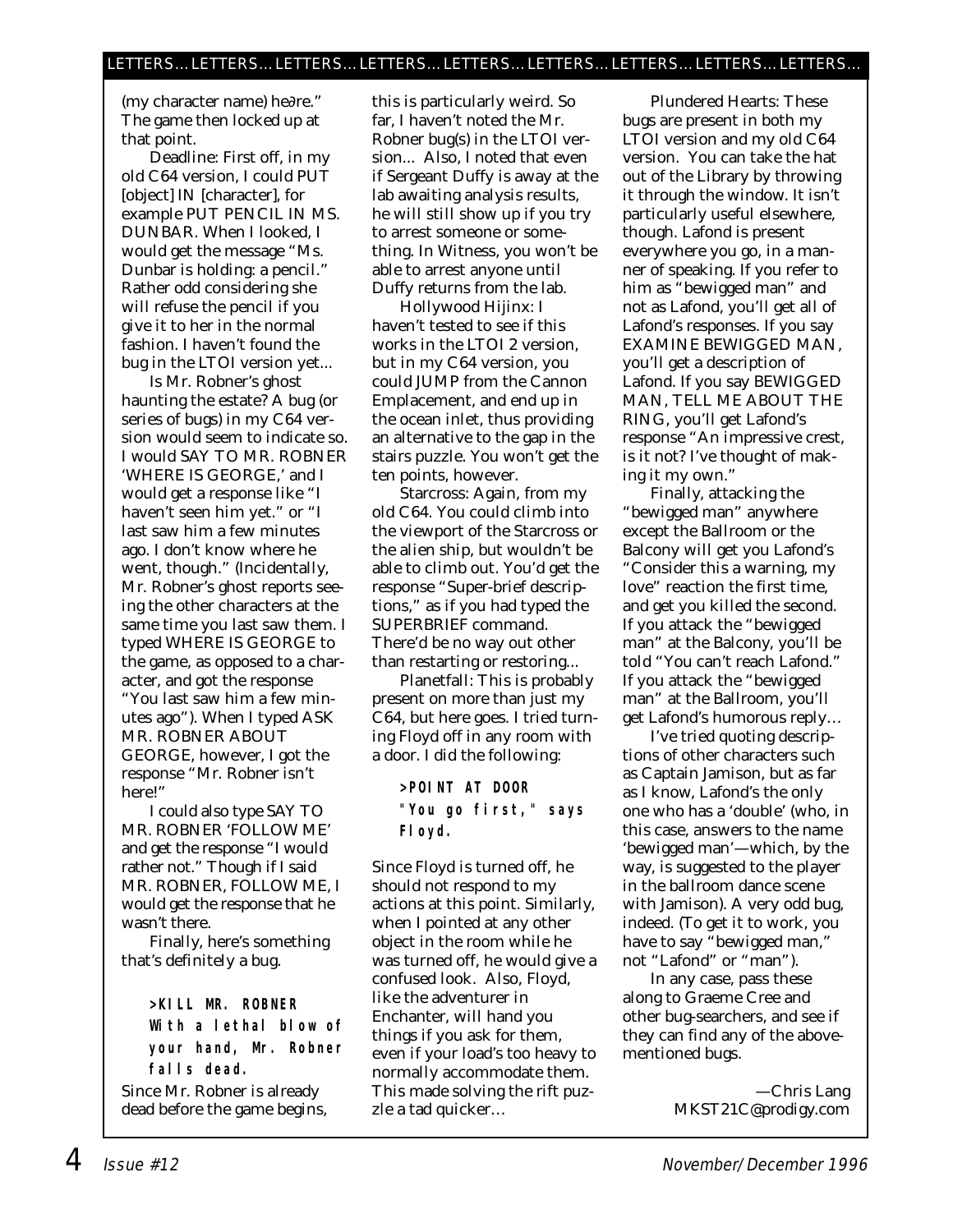# Romancing the Genre



## **An interview with Plundered Hearts author Amy Briggs**

by Neil deMause (neild@echonyc.com)

XYZZYnews: So how did you, a mild-mannered English major, wind up getting hired to implement for Infocom? And what have you been doing since leaving? Amy Briggs (AB): It's a little deceptive to claim I'm a "mild-mannered English major" because I had been a physics major for a while in college, and had taken a few computer science classes in addition to theater and English. By the time I graduated from college, I had played several Infocom games, plus several Scott Adams' games—they really were the best combination at the time of cutting-edge technology (we may snort now, but for the home computer user they were) and good stories. Admittedly, my programming skills were less than several of the other Implementors who were there when I was, but I knew my way around the computer. After college I did the standard what-to-do-now? drifting, and finally decided to mooch off a sister who was living in Massachusetts, figuring I could drift as successfully in Boston as in the Midwest. As I packed to move, a friend pointed out that Infocom was located in Cambridge, and I

joked, "Well, I'll get a job with them, writing games." The week after I arrived in Massachusetts, Infocom advertised for Testers—the people who tested the games in the early stages to make sure that the programs and the puzzles worked. I wrote Infocom a cover letter that I blush about today, telling them basically what I've just written above, including the coy phrase, "I have a ridiculous sense of the sublime." Amazingly enough, the letter worked (although they asked me what that phrase meant during the interview, and I stumbled out something incomprehensible), and three weeks after I arrived in Massachusetts without a plan for my life, I started work at Infocom.

I threw myself into the company, as most of the employees did. I worked (if you can call playing a game "work") 10-12 hours a day, and on weekends I taught myself ZIL, the programming language, and mocked up a little game, which, when they went to hire another Implementor a year later, got me the job. I have to mention that Steve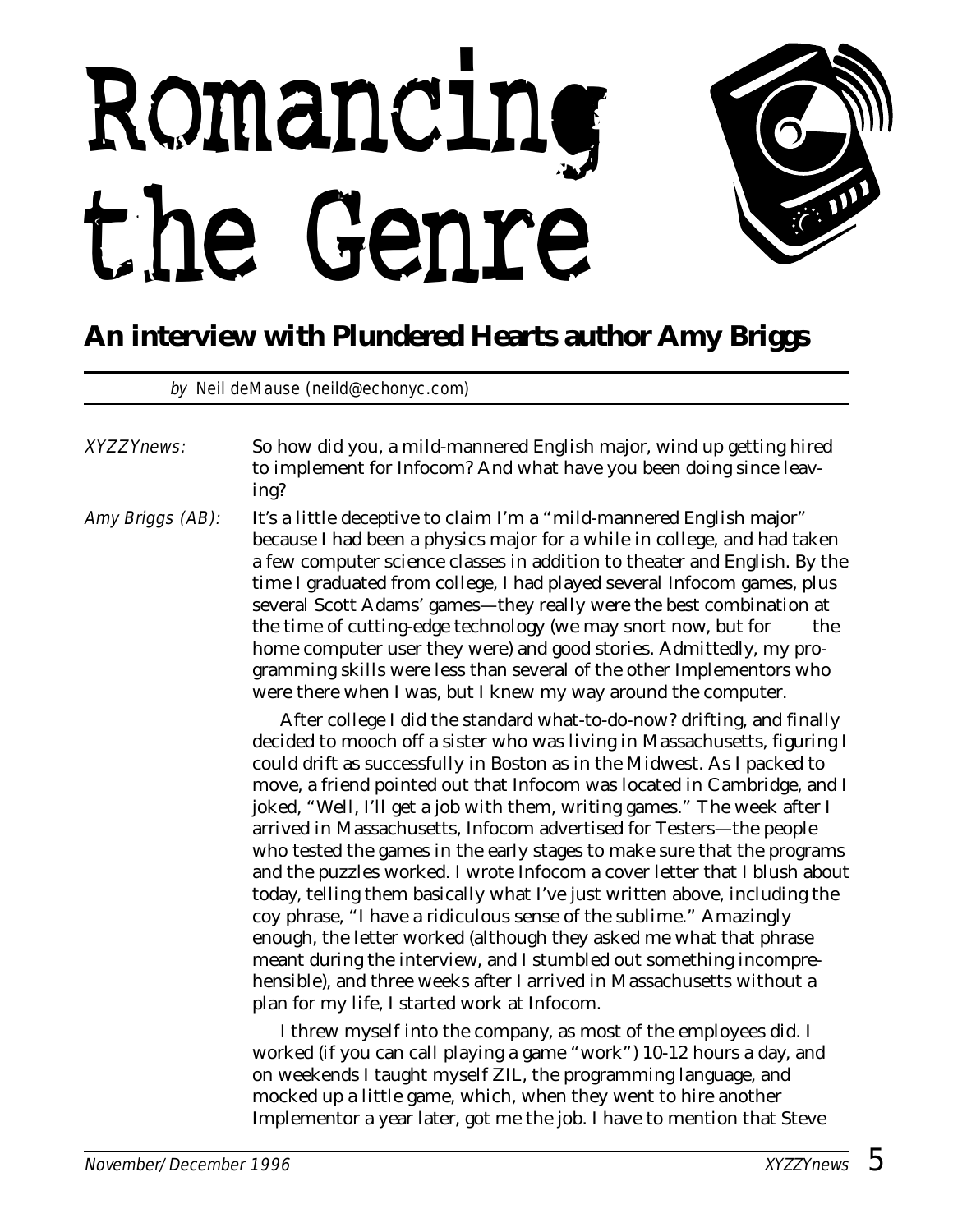Meretzky was instrumental in pushing me and showing me how to do everything from compiling ZIL to insisting that I be taken seriously.

When I left Infocom, I had planned to write the Great American Novel. I was asked, "why can't you write the Great American Interactive Novel?" to which I responded that characters are the stuff of great novels, and that realistic character was a great weakness in interactive fiction. That novel didn't get written, but now I find myself looking at character again. For the past few years I've been in graduate school, chasing a PhD in cognitive psychology. I study how people understand stories; my dissertation looks at how people understand characters in novels.

- XYZZYnews: Do you ever have people recognize your name and, say, approach you to ask for tips on what to do with the laudanum?
- AB: I occasionally get fan mail, even in my ivory tower. I haven't been asked for hints in years, which is good, because I doubt I could play the game successfully myself anymore.
- XYZZYnews: I get the sense that a lot of the humor and creativity of the Infocom games was a product of the atmosphere and camaraderie of the Imps. Do you think that can ever be re-created, or has the business of computer games changed too much?
- AB: Definitely, the atmosphere of Infocom charged the games. Creativity, breaking bounds, and all-around "do it if it makes someone laugh" were encouraged. We were all young, creative, humorous, enthusiastic people, we loved what we were doing and we enjoyed our own games more than anything and that shows in the games themselves, I believe. I include not just the Imps in my "we," but the testers, the programmers who designed the interpreters, and even, yes, even the Marketers, who served as jovial (and sometimes not so jovial) antagonists to the Imps' rule-breaking.

Certainly the business of computer games has changed dramatically. A typical Infocom game was a bunch of words on a simple screen, and the creative efforts were put into the story, the puzzles and the descriptions, not into gorgeous pictures, sounds, interesting ways to move around in the environment. The constraints of running on the Commodore 64 in a fashion helped the games be richer, I believe, than if we had been writing then for the Pentium Pro. The minute the creative process requires a committee, something is lost—and with rare exception, few individuals can construct a modern game largely by themselves. Maybe that's one reason why Myst is so good—it was largely written by brothers, right? As far as you can get from a committee, without one person doing everything.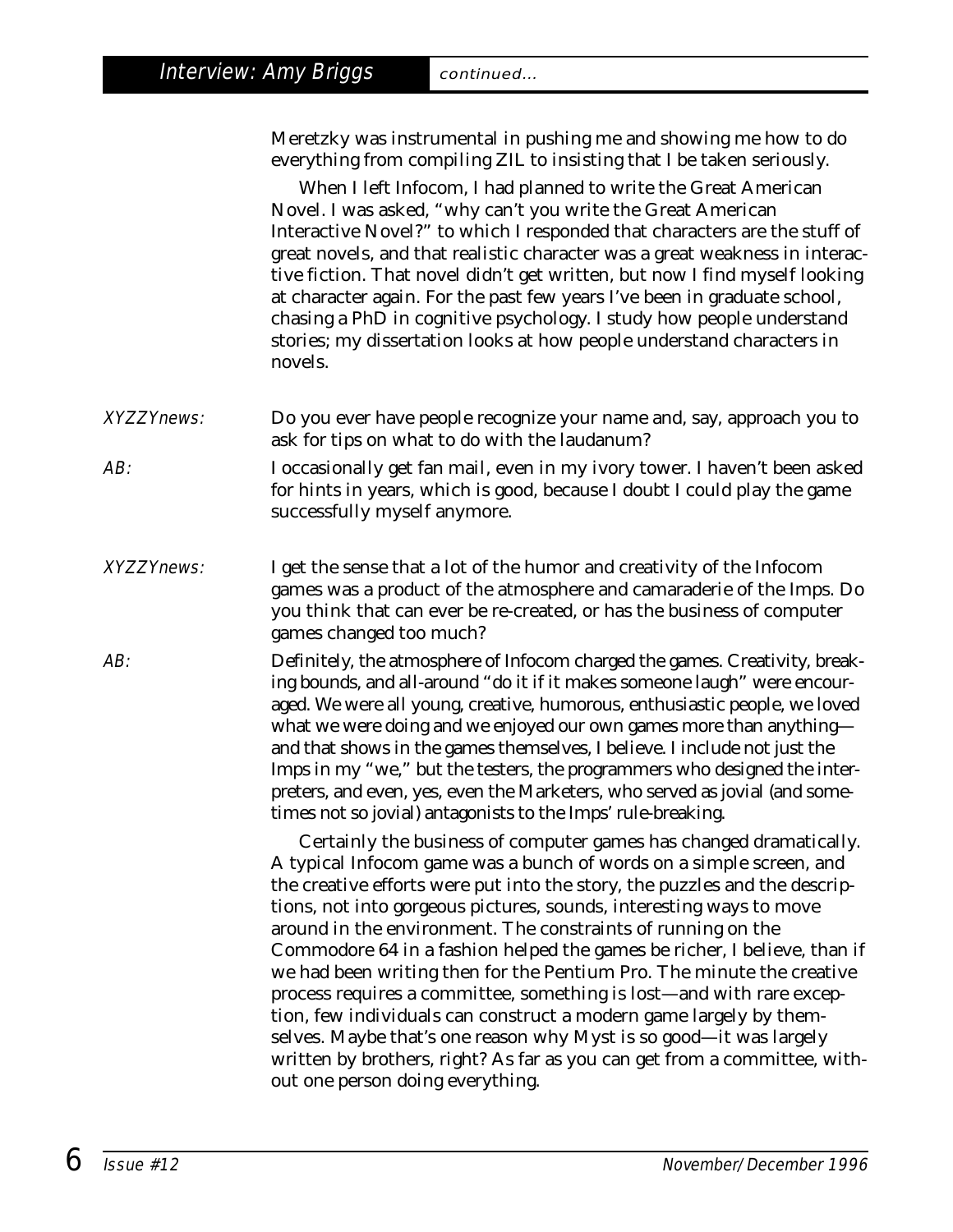Interview: Amy Briggs continued...

endings.

But to answer your question, I don't think that the particular atmosphere of Infocom can ever be re-created, because it was rather a fluke in the first place. This is not to say that an equally creative, charged, exciting—but different—group couldn't happen again, since lightning strikes in different places.

XYZZYnews: So what made you decide to do a romance-novel game? You certainly seem to have a flair for the genre—did you read much romance before writing Plundered Hearts?

AB: I wanted to write a game that women like myself would enjoy, and I enjoyed romances. Actually, even more than romance, I enjoy historical fiction, and that's a genre that's still largely untapped in the game industry, unless you count Castles, or the medieval side of Dungeons and Dragons games. I'm not sure why that genre has been ignored—I think we decided at Infocom that a historical romance would be a little more focussed at a particular audience than historical fiction. Also, I very definitely wanted a female protagonist, and I wanted to play with the humor of being a romantic heroine—typically passive and docile, with at most "spunk"—in a situation where she has to take the reins.

- XYZZYnews: Any particular reason you decided to have multiple endings? AB: Well, in an ideal world there would have been whole multiple story *lines*, where you determine your fate throughout the course of the game. As it was, I spent one-third the time that the game was in testing editing it down to fit the Commodore 64, so I had to make do with different
- XYZZYnews: In addition to the setting, obviously, Plundered Hearts is different from a lot of other Infocom games in the story-ness of it—as you yourself said at one point, it's more about people than things. (Certainly it's the only Infocom game that borrows a puzzle from "The Princess Bride.") There's recently been a move among current authors to make IF more like stories, less like puzzles—how much do you think IF can, or should, emulate written fiction in this regard?

AB: To start, a wee correction: I didn't borrow that puzzle from the Princess Bride, but from a book called *The Sherwood Ring,* by Elizabeth Marie Pope. It was one of my favorites as a child.

> I mentioned above that I felt constrained by the lack of ability to do character in IF, especially so in a romance. How can you "fall in love" with a handsome stud who is literally programmed to respond to only a few pat phrases? I don't think that IF should entirely veer away from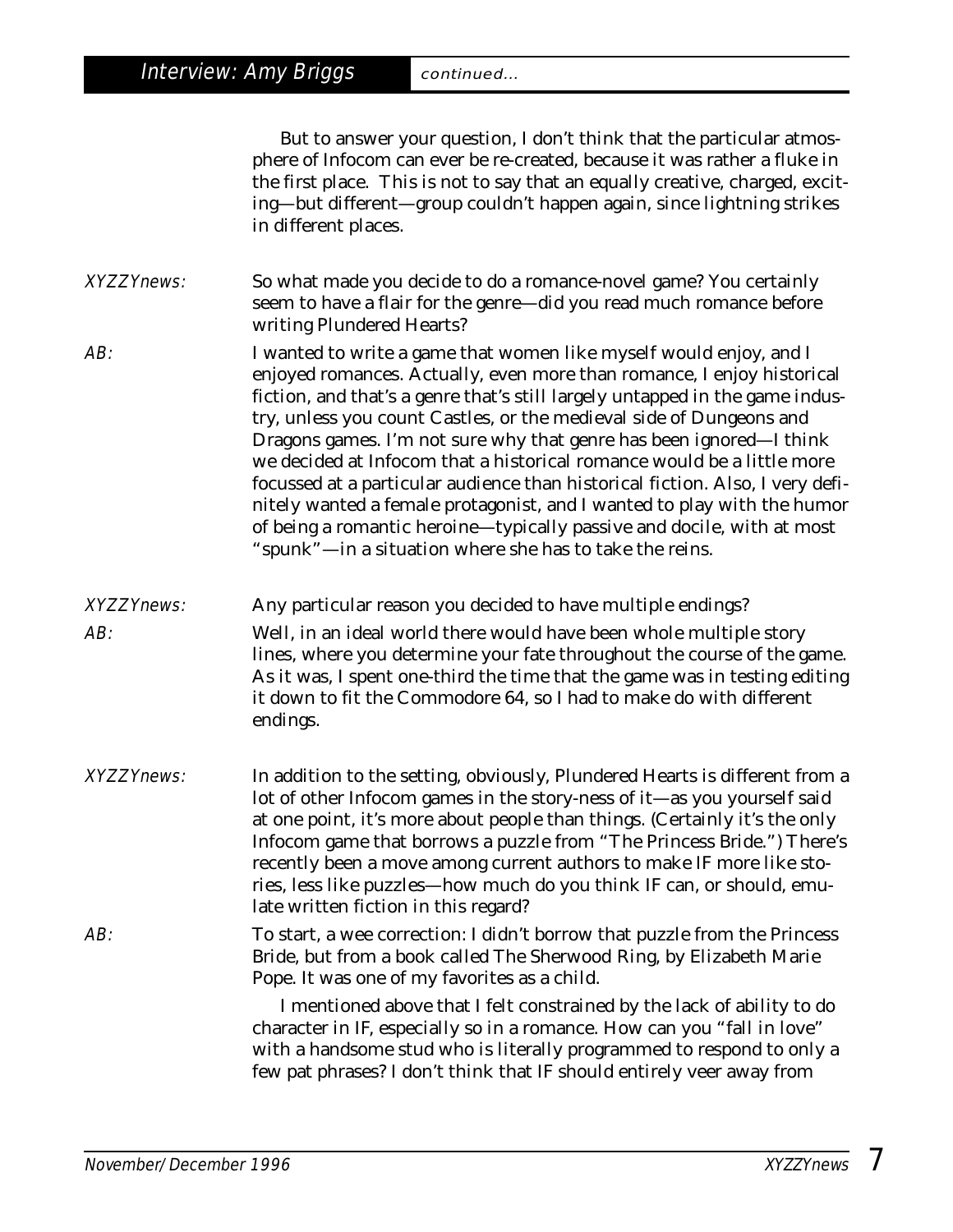*games* into *stories*. As a consumer, I don't like *reading* on a computer screen, I'd rather curl up with a book. But for a game, something that engages my attention in a different way than being buried in someone else's decisions and experiences, I am willing and interested in sitting at the computer.

XYZZYnews: You're one of the few well-known women in IF, something that's become notable again in recent years. For example, of 27 games entered in this year's Short Interactive Fiction Competition, every one was written by a man. Do you have any ideas why IF has tended to be written mostly by men? And was it odd to be one of the few women at Infocom?

AB: I think computers in general are still a male-dominated phenomenon. Not to say that there aren't women interested in programming or designing with computers, and that there aren't more now than there were 10 years ago. I could rattle off a bunch of pseudo-sociological and pseudopsychological theories about why, but I don't have any actual data.

> I didn't think it was odd to be one of the few women at Infocom, I was just me. But maybe you should ask the men if it was weird for them to have a woman in their midst.

XYZZYnews: Do you still keep up with IF, or computer games in general? If so, are there any games you particularly liked recently (text or graphic)? What direction do you think Infocom would've taken (or would you want it to have taken) had it continued?

AB: I have played Myst, and loved it. 7th Guest is next on my list, when I have the time. Other than that, I'm woefully out of date with computer games (as the titles that I've played show—isn't 7th Guest several years old now?). I've heard there's a large underground of shareware all-text adventures, but I've never tapped into them.

> The second half of your question is more difficult for me to answer. I'm a bit too pragmatic about the fact that Infocom *did* close down (or was closed down, depending upon one's view). Like any other games company, if miraculously Infocom didn't depend upon selling games, one would hope that they would continue to write original, creative, fun and engaging games, that sometimes would *hit* and sometimes would not, but which would always be new and different. Given the increased capabilities for graphics and sounds, the ideal 1997 Infocom game would have integrated puzzles and experiences using those graphics and sounds. They would continue to push the envelope of experience and enjoyment. <sup>®</sup>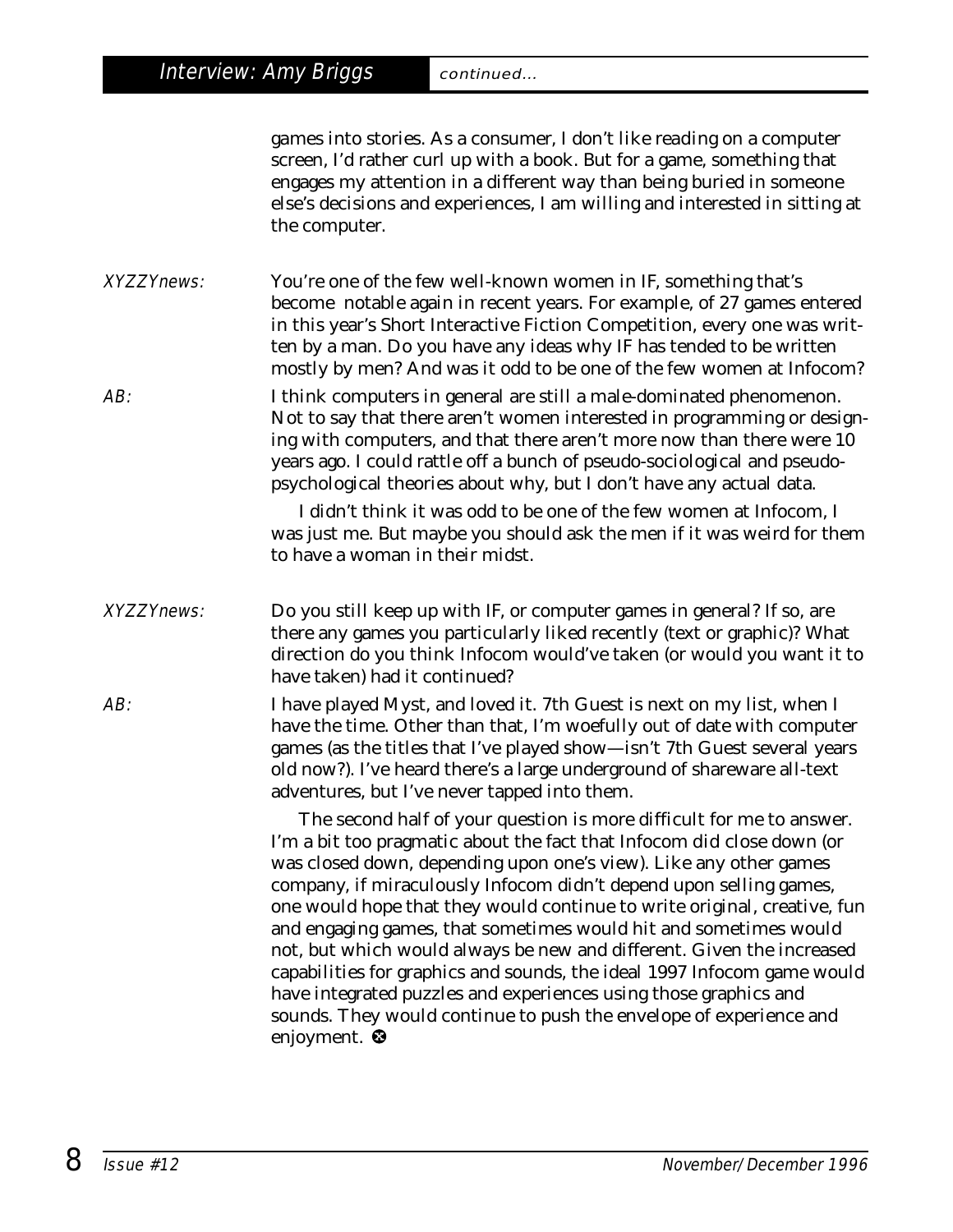# IF in 1996 *The Year in Review*

by C.E. Forman (ceforman@postoffice.worldnet.att.net)

You liked it so much last year that it's back again!

The first thing you'll notice is that this year's column is significantly longer than 1995's. This is due to both a more meticulous recording of details on my part, and a substantial increase in the number of details to meticulously record.

By the way, happy anniversary to everyone! Our favorite hobby turned 20 years old last year!

I can't help but comment on how much the IF community has grown in just a couple of years. When I first discovered r.\*.i-f, TADS was the hands-down preferred language, Inform 5.2 had just been released, Curses was the hottest game on the archive, Busted was the only other major Inform release out there, and I seem to recall an inordinate number of posts about "phone calls from the future" (what *was* that thread about anyway?). Was all this really only two years ago?

At any rate, I now give you… 1996, the year in IF.

### January

The Broken String, a punk-rock TADS adventure, becomes the first IF release of the new year.

This year's IF competition is announced. The final deadline is set for September 31. Vote counters and beta-testers are selected, with the first beta session in May.

## February

Four new TADS adventures (Frustration, Golden Fleece, The Holy Grail, and The Mission) are uploaded to GMD by Jim MacBrayne.

*Acorn User* magazine announces that Graham Nelson will be writing a monthly column on adventure games and Inform.

## **March**

To celebrate Graham Nelson's new column, *Acorn User* magazine announces an Inform competition. The deadline is set for the end of summer, and Graham is appointed as judge.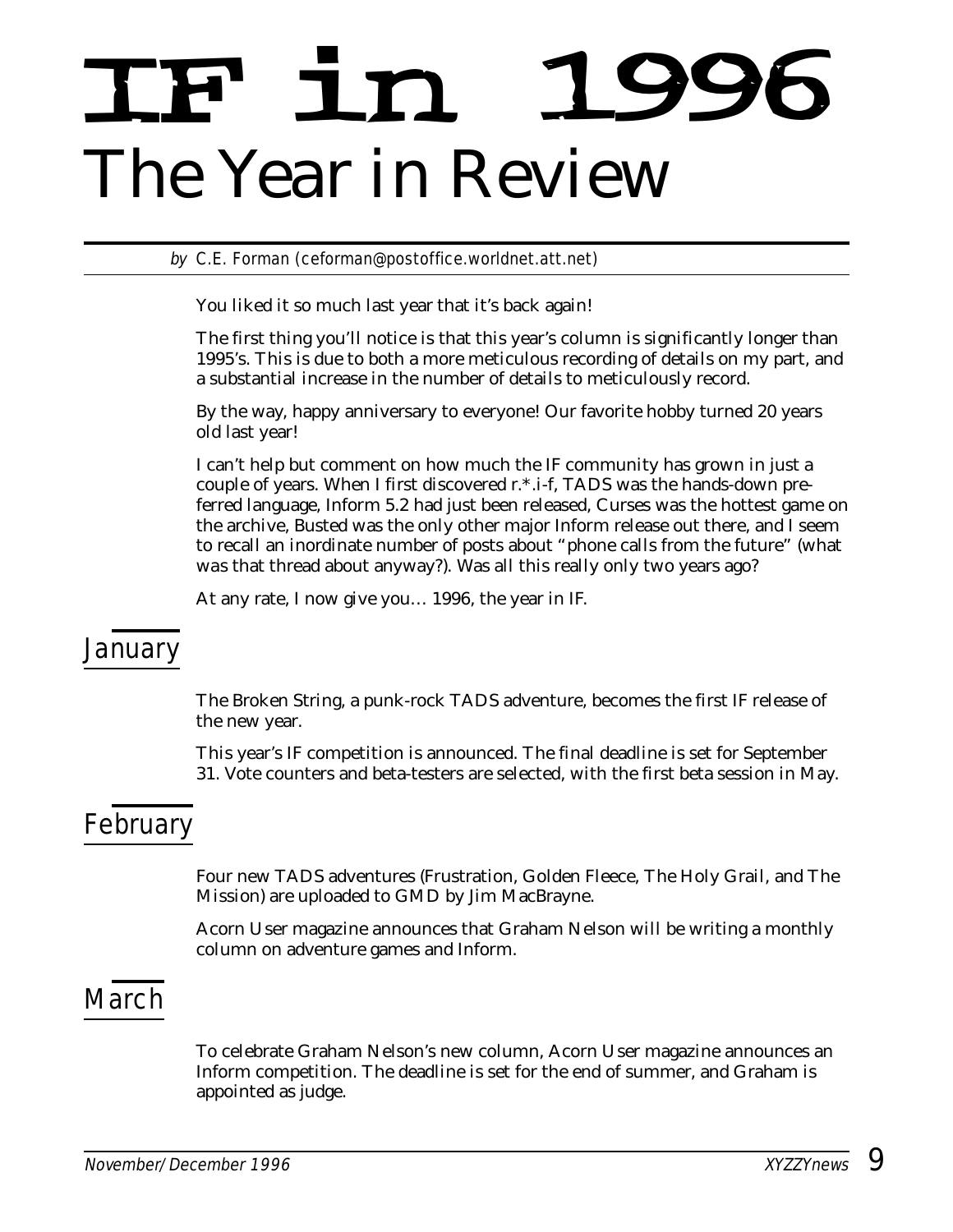#### IF in 1996: The Year in Review continued...

SpiritWrak, Dan Yu's Enchanter-esque adventure set in the Zork Universe, becomes the first new Inform title of 1996.

Neil deMause's time-travel/history adventure Lost New York is released.

Bob Newell uploads the IF Authorship System FAQ.

Activision unveils Zork Nemesis for both DOS and Windows 95 platforms. The Macintosh version is due out later this year, as is a port of Return to Zork for the Sega Saturn. Planetfall 2, announced early last year, still floats in software limbo.

# April

Gumshoe, an Inform detective story by Mike Oliphant, reaches the IF archive.

Version 2.1 of Kent Tessman's Hugo compiler is released.

Gerry Kevin "Whizzard" Wilson announces that voting for the IF competition will begin October 15 and end October 31.

On the third anniversary of the Inform language (April 30th), Graham Nelson unveils the source code and manuals for Inform 6. Executable versions for various platforms follow shortly afterwards.

## May

IFers discover rumors of "Zork: The Movie" on a film studio's Web site detailing planned projects. The film, if made, has an expected release date of 1998.

## June

Andrew C. Plotkin releases the Bergman-esque Inform game So Far.

Version 2.0 of the Frotz Z-Machine interpreter (which supports sound and graphics) is uploaded to GMD.

Activision announces its new IF compilation, Infocom Masterpieces. This new package includes all the games in Lost Treasures of Infocom (LTOI) 1 and 2 except Hitchhiker's Guide to the Galaxy and Shogun; Activision no longer holds the rights to publish these adaptations of Douglas Adams' and James Clavell's work. This collection includes the elusive Leather Goddesses of Phobos, which was left out of the LTOI collections. Most noteworthy is the inclusion of the top three 1995 competition games in both the TADS and Inform categories, plus a manual penned by Gerry Kevin Wilson.

## July

David Kinder joins Volker Blasius as co-maintainer of the IF archive at GMD.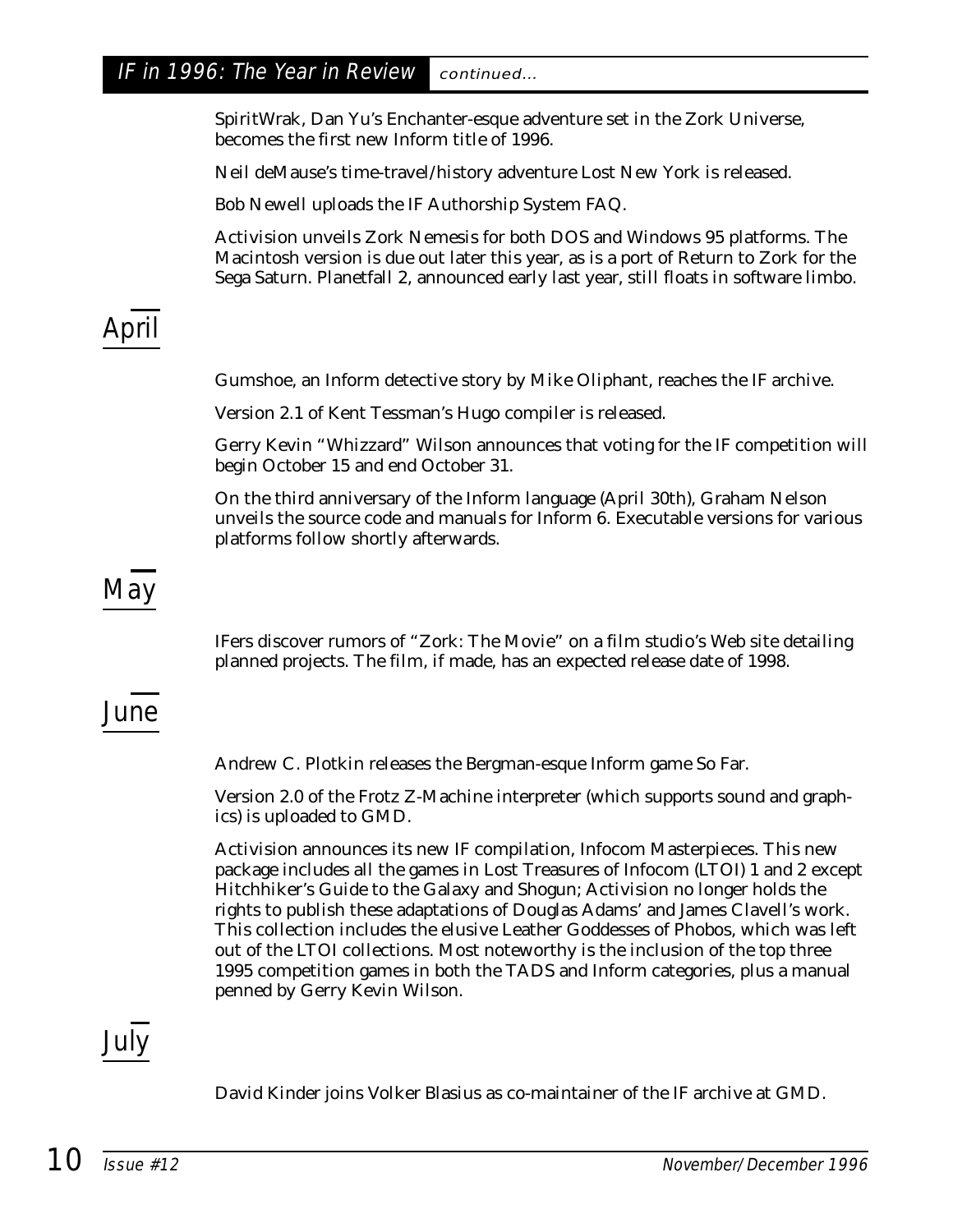High-Energy Software—the distributor of TADS—is closed down. Mike Roberts announces that TADS will be released as freeware, with the manual.

Hugo version 2.2 is completed and released.

## August

Super AGT, an expanded version of David Malmberg's and Mark Welch's adventure language, is announced as a work-in-progress.

One year after the release of MST3K1, the MST3K1 Silver Screen Edition is uploaded to GMD.

Andrew Plotkin spearheads production of an IF CD-ROM containing all the major IF releases, shareware and freeware.

### September

An interpreter to play Level 9 ("The Other Infocom") text adventure games is uploaded to the archive, and receives very favorable attention.

Inform 6.04 and 6.05 are completed.

Graham Nelson announces the winners in Acorn User's I-F competition. The top three entries were BSE, by Chris Smith (1st place); The Wedding, by Neil Brown (2nd place); and Leopold the Minstrel, by Jamie Murphy (3rd place). Runners-up included Transporter, by Andrew Laker; Wearing the Claw, by Paul O'Brian; and Black'n'White Rag, by Jonathan Nowell.

Activision announces that the long-delayed Planetfall 2: The Search for Floyd will in fact be completed. Steve Meretzky, author of Planetfall and Stationfall, is off the project, and the plot and design have undergone complete revisions.

Due to problems with the beta-testers' FTP site, the IF competition deadline is pushed back from September 31st to October 10th.

## **October**

The I-F competition deadline is again moved back, this time to October 15th.

Time: All Things Come to an End, a time-travel Inform game by Andrew Phillips, is unveiled.

AGiliTy, the first interpreter allowing AGT games to run under non-DOS platforms, is released.

The original TADS C source code is uploaded to the IF archive at GMD, along with the full manual.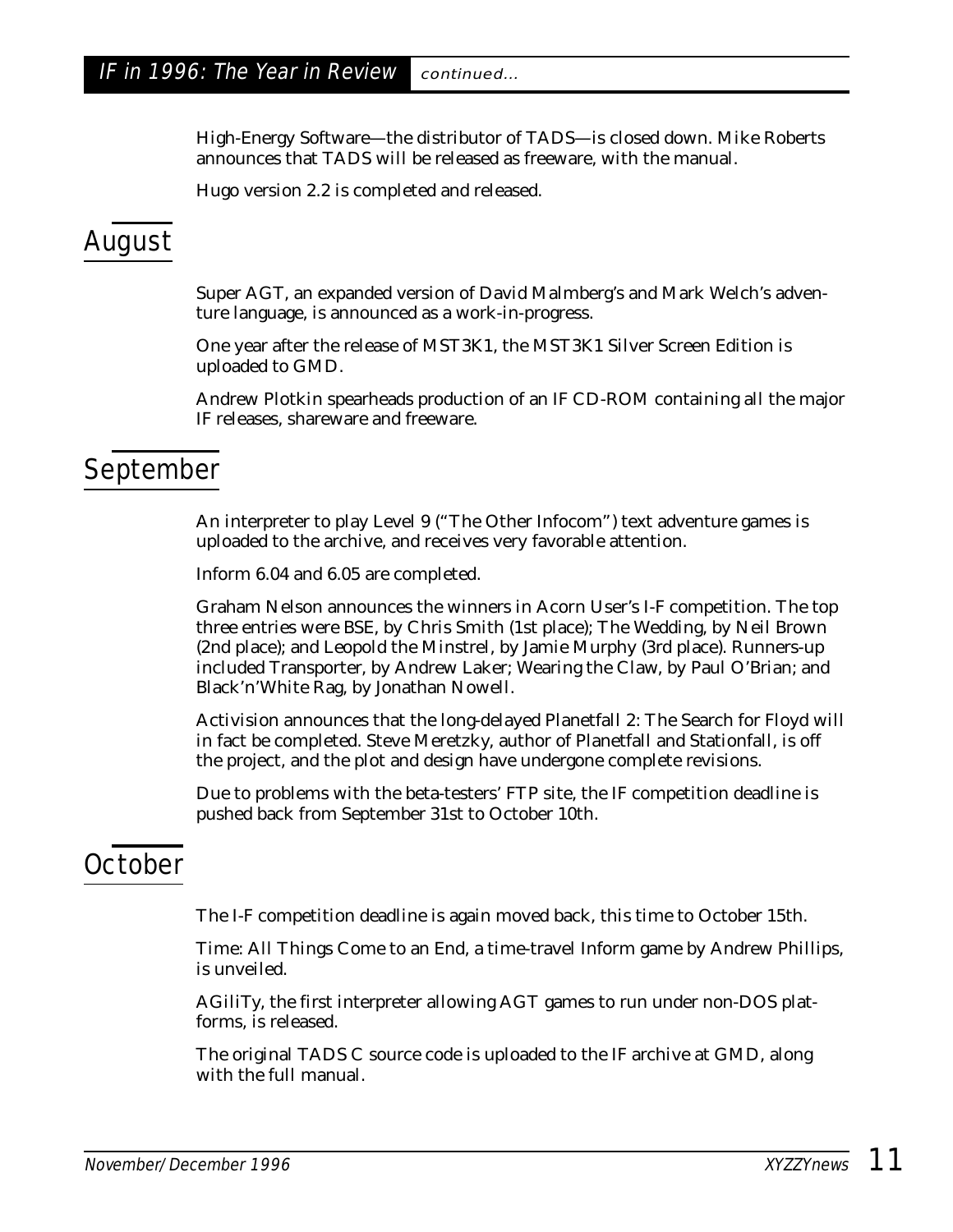The 1996 IF competition entries are uploaded. Voting begins on October 20th, with the deadline for votes set for November 30th, and winners and prizes to be announced the first week of December.

The Wedding, the second-place winner in Graham Nelson's Inform contest, arrives at the GMD archive. The first-place winner, BSE, follows not far behind.

## November

TADS creator Michael Roberts releases Perdition's Flames, originally a commercial game, as freeware.

MaxTADS becomes the first independent TADS run-time interpreter.

*Computer Gaming World* names Zork as the all-time best adventure game, and 13th on its all-time best games list.

Return to Karn, an Inform-based sequel to a Dr. Who episode, by Patrick Wigfull, appears on the IF archive.

Night at the Computer Center, an Inform game by Bonnie Mierzejewska, is released.

Gareth Rees uploads the source code for Christminster, along with Release 4 of the game.

### December

Votes are tallied, and Kevin Wilson posts the results of the 1996 IF Competition. The top three places are claimed by The Meteor, the Stone and a Long Glass of Sherbet, by Graham Nelson; Tapestry, by Dan Ravipinto; and Delusions, by C.E. Forman (that's me, that's me!). Filling fourth through sixth place are Small World, by Andrew Pontious; Kissing the Buddha's Feet, by Leon Lin; and Fear by Chuan-Tze Teo.

Sierra Online's newsletter praises TADS as a design system, suggesting that writing a text adventure is a good step toward a job as a professional game designer.

Inform 6.1 and the 6/3 library are published, making Inform multilingual. According to r.a.i-f posts, work has begun on translations to Italian, Russian and German.

*XYZZYnews* announces the first annual XYZZY awards. Voting is in effect until February 1, 1997.

## General Trends

Interest in IF has grown substantially over the past 12 months. There was a far more active competition this year, with 26 entries compared with 12 in 1995. As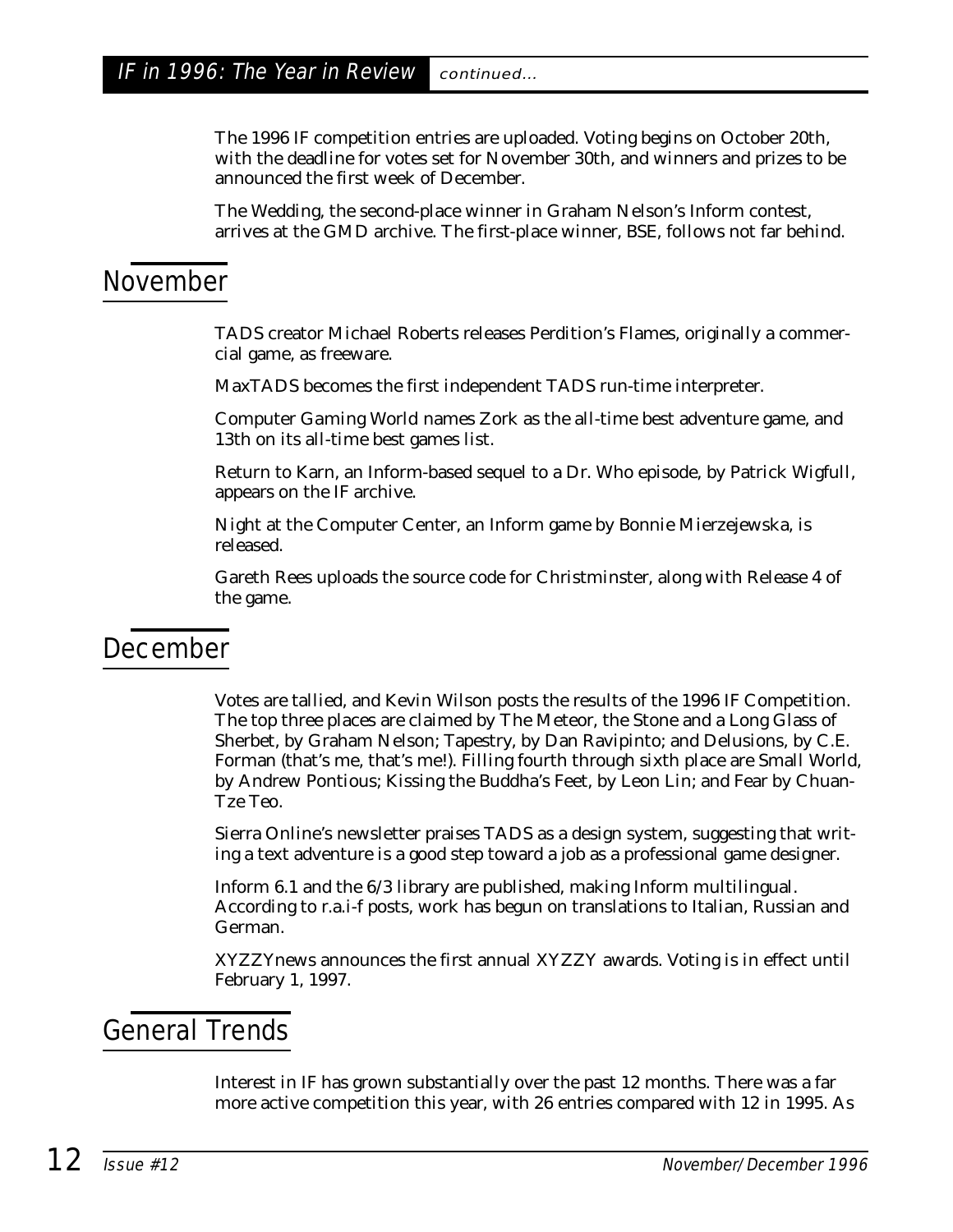Magnus Olsson put it, "I have a feeling that it's changed character a bit, being no longer an underground movement but rather something on the fringe of the mainstream. I also have a—rather vague—feeling that we've reached some sort of break-even; that we don't need to be so concerned about the survival of the genre at the moment."

Almost no one would argue this, and it does lend some degree of validity to Graham Nelson's criticism of the acronym "SPAG." During the second quarter of the year, there was even some discussion about the possibility of having too much IF, after a large number releases—Broken String, the four Jim MacBrayne games, Lost New York, SpiritWrak and Gumshoe—all within a four-month period. 1996 saw the release of 46 I-F games, far surpassing 1995's 21 entries. Increased traffic on r.\*.i-f has also furthered the growth of open commentary and criticism, and in fact a number of full-length reviews were posted to r.g.i-f earlier in the year. Baf's Guide, the web's largest collection of I-F reviews, has seen updates on a more-orless regular basis.

On the language front, Kent Tessman's Hugo compiler is starting to get the recognition it deserves. More than once the benefits of this easy-to-use language have cropped up in the perpetual "TADS versus Inform" debate. The SoftWorks AGT compiler also made quite a comeback this year, with a couple of AGT competition entries and numerous whispered works-in-progress, not to mention the AGiliTy tools that finally allow AGT games to break free of the confines of a PCexclusive environment. Use of David Baggett's WorldClass library for TADS is also up from last year.

Though 1996 was a slower year for Z-machine developments than 1995, it wouldn't do to ignore Frotz as the generally-accepted new standard for Z-machine interpreters, nor should we overlook MaxTADS as a significant bridge to new platforms. Where Infocom excavations hit a dry spell, Level 9 has sprung forward with two major releases of the first L9 interpreter.

Variety of discussions peaked out this year, with long-running, dominant threads including:

#### Puzzle-less interactive fiction

The topic was brought up throughout the year, but Joe Mason's In the End was the primary target of post-competition commentary on this issue. It didn't place high, and whether it was actually "puzzle-less" was also debated (as many players had to guess at the author's intentions), leaving the question of the feasibility of fulllength puzzle-less I-F unanswered.

#### The nature of IF

Threads concerning the identity of an IF game also dominated the groups, with topics ranging from which type of IF is the most "real"; to whether IF, by definition, is a game; to what IF has the potential to be. The contrast of the player as himself/herself versus the player as a generic character filled bandwidth in droves.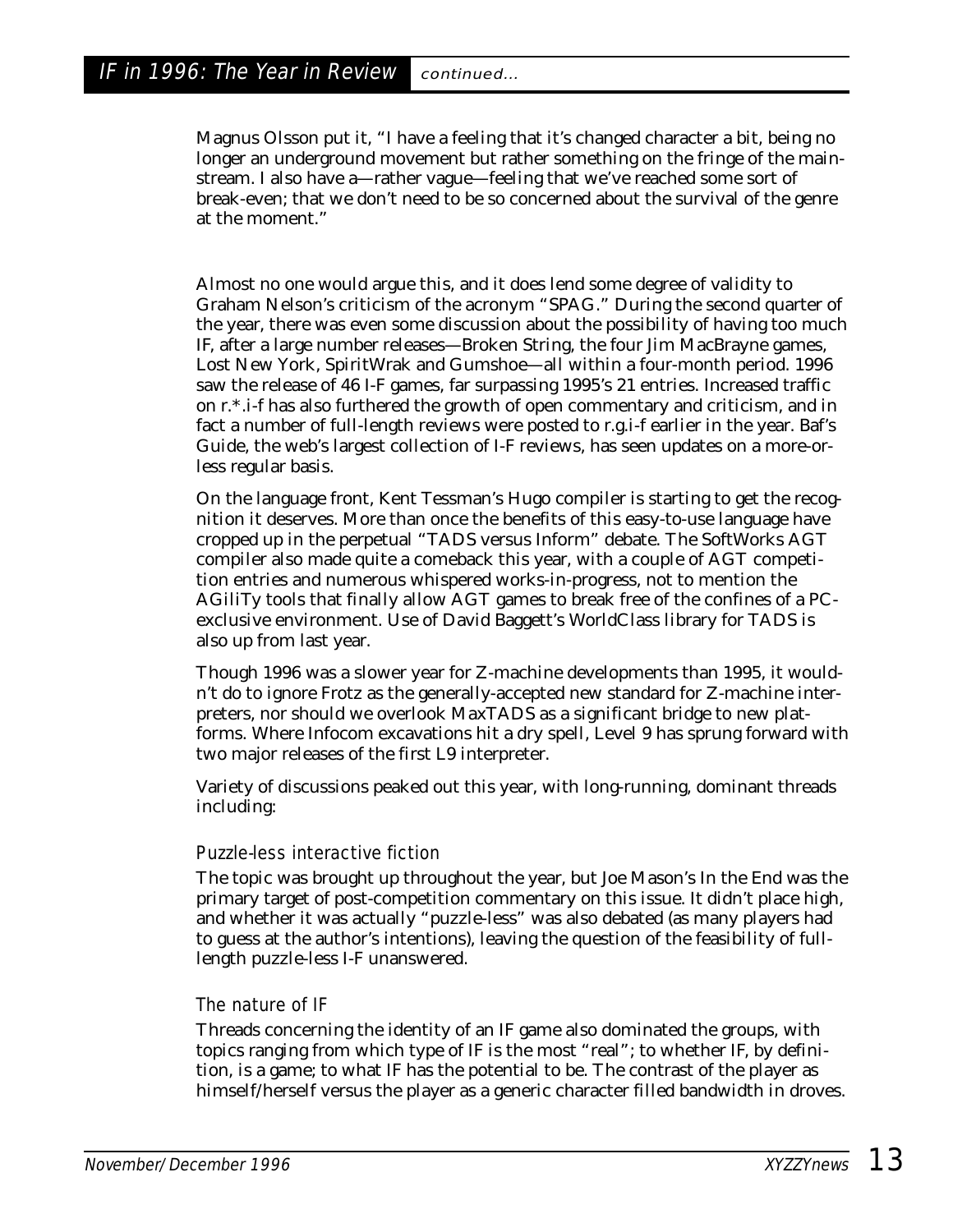#### "Preachiness," or messages in games

Two competition entries, Tapestry and, to a lesser extent Delusions, brought this thread out full-throttle during the year's fourth quarter.

#### **Linearity**

With its multifaceted story, complex situations and pure entertainment value, Andrew Phillips' Time: All Things Come to an End breathed new life into an I-F style thought long-dead: the single-path, linear-plot adventure.

#### IF collectibles

It's hard to call something less than 20 years old an antique, but IF's 20th anniversary seemed to spark a renewed interest in collecting the original Infocom game packages. Perhaps rec.collecting.int-fiction is just around the corner?

#### On the Horizon

Now comes the fun part: what the future holds. Rather than attempt to speculate further on where IF in general is going, I thought I'd provide a sneak peek at some titles that may or may not be just around the corner. Keep your eyes open for (at least some) of the following in 1997:

Akorny Avalon Bast Djinn! Logomancer Losing Your Grip Moondials Sangsarawardha Scimitar Shelton Sphere Stuck Mid-Game Wanderer

Once again, thanks to all the IFers who provided details and offered suggestions for this article!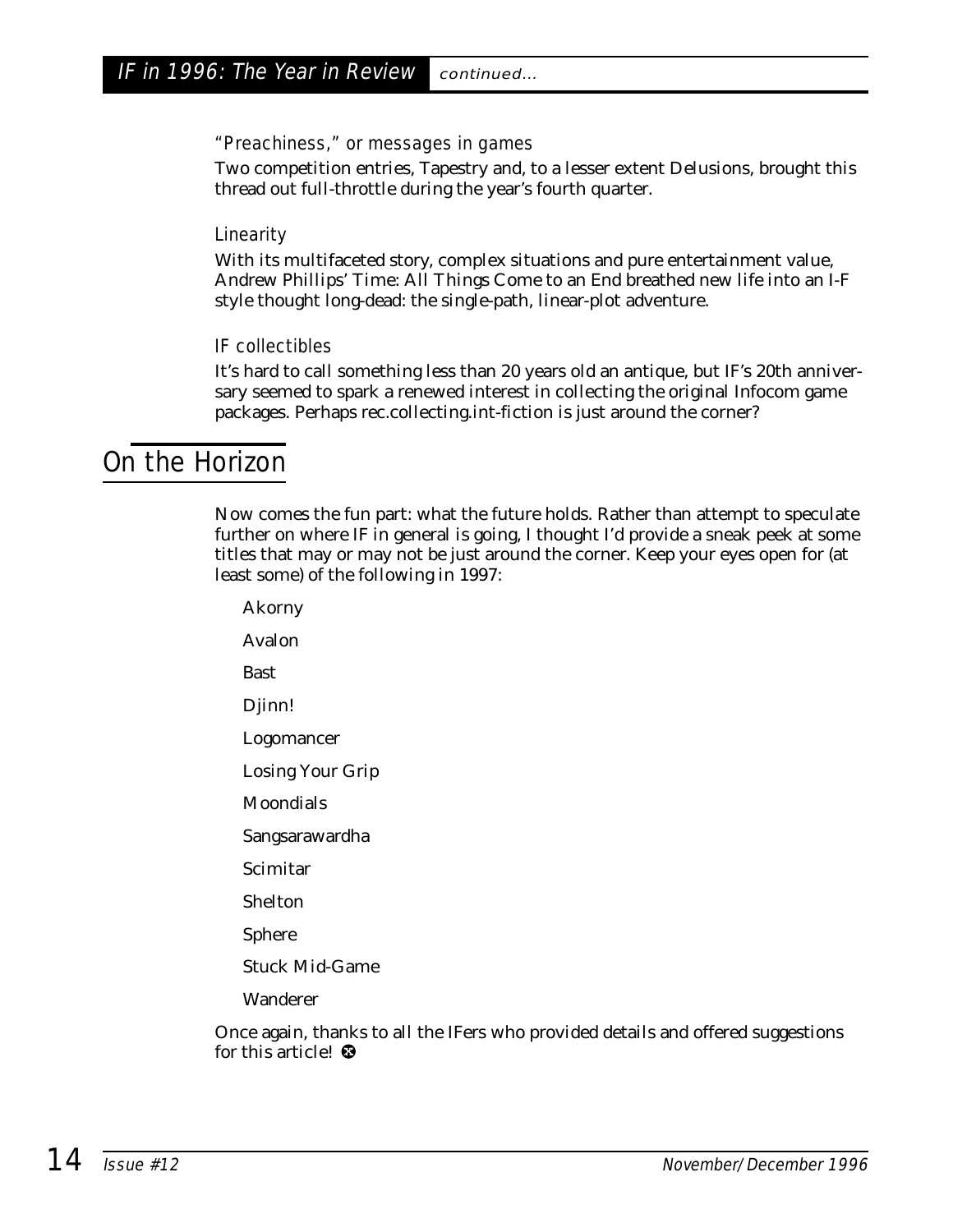# Cheat, Be Wheedle, Cajole

## **...and other strategies for how we finish IF games**

by Rob Daviau (robrachel@aol.com)

## Help, please!

The IF audience, as a whole, is ashamed, critical, and frustrated. Not by the lack of commercial success of IF or by the fall of Infocom; but rather by the games themselves — specifically, by our frequent need for assistance in getting through them. A quick look at the IF newsgroups shows that a great many people are stuck in different games and are using help of some sort. But how many people need help to get through a game? And how many hints does the average person take? And, if we need all this help getting through a game, does that mean that the average interactive fiction game is too hard? And if we all use hints, why does everyone feel so guilty about the whole thing?

To find out what the IF community thinks about getting help for the games, what kind of help is appreciated, and when do clues get in the way, I recently posted a poll on the newsgroups and received about 50 responses. I also emailed several IF authors to see how they feel. I've compiled the results and offer some analysis.

## The average IF player

First, the obvious: an interactive fiction game relies on puzzles to make the Interactive part of the game come alive. And the nature of puzzles is to be challenged, and occasionally stuck. That's the point, isn't it? So it's only logical that we would need a nudge now and then.

In fact, 96 percent of players say they resort to help at some point during a game, with the average IF player needing three hints to solve the average length game. Some 38 percent use an average of three or fewer hints, 37 percent need three to five, 8 percent need more than five, and 15 percent couldn't answer with a number, but gave varying versions of "it depends."

Does this mean the games are too hard? Well, 96 percent of players answer with a resounding no, the games are not too hard. On the contrary, most respondents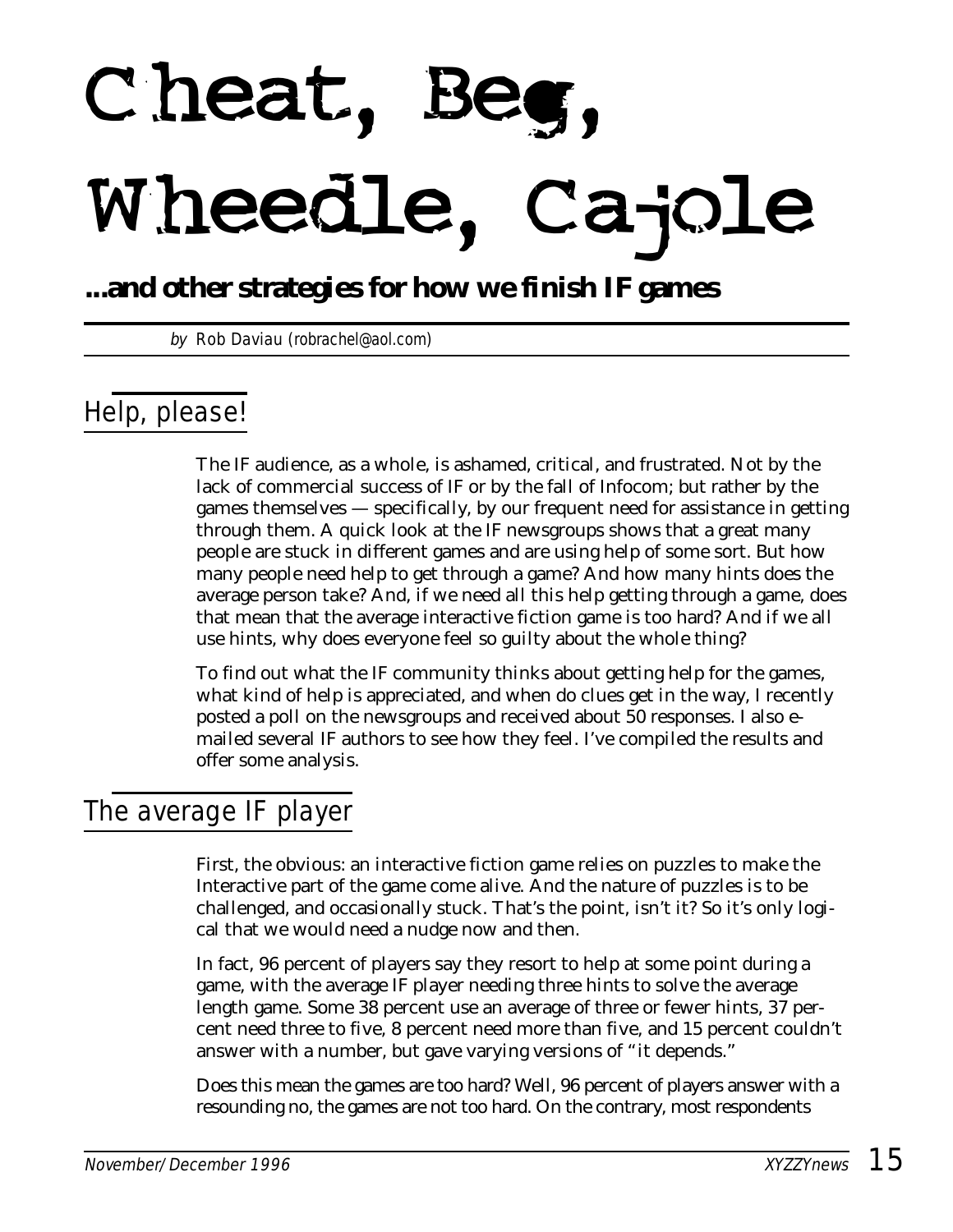were quick to beat themselves up, taking the blame and feeling inadequate for failing to solve puzzles: only 25 percent gave a straight "no," while 10 percent said they were "too lazy", 15 percent said they were "too stupid", and 17 percent said they were "too impatient." Putting some blame on the authors were the 8 percent who said "guess the verb" caused looking at a cheat, 6 percent admitted that their minds just were out of sync with the author, and 6 percent contended that while the games were not unfairly difficult, some puzzles were.

So what causes this high "cheat" rate among players? One factor may be that most IF players (95 percent) play interactive fiction games alone. Those of you who have played a game with a friend will know that two minds are much better than one. Maybe someone in the community can figure out a way to play networked IF games, since over 35 percent of the respondents made a point of saying (without being asked) that they wished they could play with a friend.

## Good help vs. bad help

It was difficult to pin down the type of help most people prefer. In-game hints seem to have the slight advantage (41 percent), even though some feel they are too tempting. As one person put it, "[in-game hints] are like putting a bowl of cocaine next to a junkie and telling him to only take a little when he really needs it." One method praised by several people was the hint-giving demon in "Curses". There were a lot of people who liked making the hints a part of the game itself rather than part of the program that's running it.

Newsgroup postings were the next most popular (25 percent), although there were almost an equal number of people who liked having to wait for a response as those who hated it.

The Universal Help System and Invisiclues both had respectable showings, but walkthroughs and e-mailing the author received little praise.

It was easier to determine the least favored help method: walkthroughs. 62 percent hated walkthroughs, most of them vehemently. The type of walkthroughs that were hated most were those that were a list of commands with no annotation or explanation. Those that had comments fared slightly better. The next two least-favorite methods were in-game hints (18 percent) and newsgroup postings (15 percent). Complaints for these were that they were "too accessible" or "take too long to hear back."

## Let's hear from the authors

But how do the authors feel about all of this? After all, hints and help can give away puzzles that they spent months perfecting. Surprisingly enough (or maybe not at this point), most IF authors are very pro-hints. They spent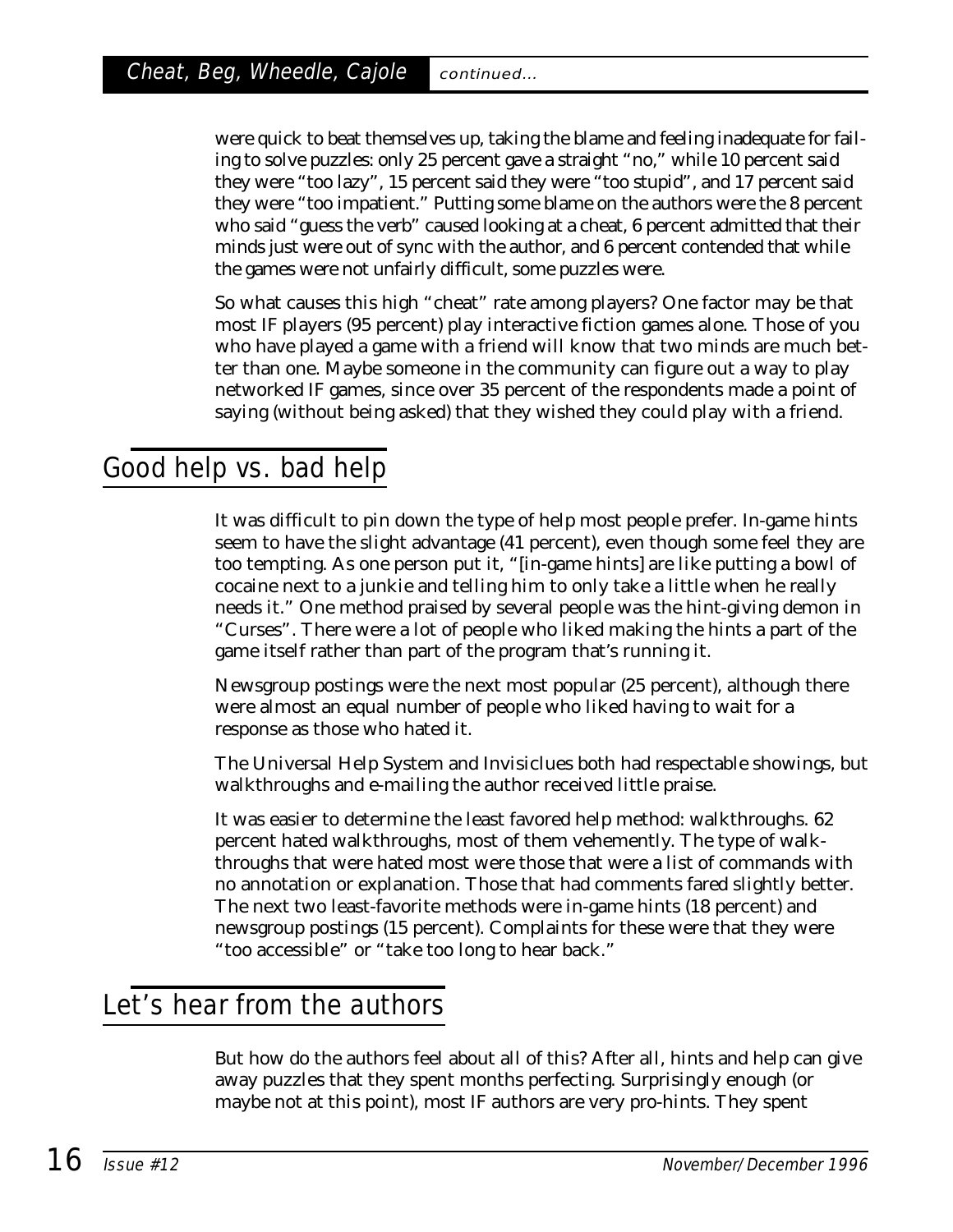months—if not years—working on their games and don't want people to give up halfway because of one particularly tough puzzle. Actually, all the authors contacted for this article said they used hints when playing games and one, Gareth Rees, the author of Christminster, has written a few walkthroughs himself, most notably for Jigsaw.

"Not all players can solve all puzzles, perhaps because the puzzle requires some piece of cultural knowledge, or is too hard, or just strikes the player the wrong way," Rees said. "Without hints and walkthroughs many games wouldn't be appreciated to the extent they should be." C.E. Forman, co-author of Path To Fortune, added, "What's obvious to the author may be thoroughly incomprehensible to a player. There's a very fine line between challenging and frustrating. The best games toe that line with the greatest of care. Though they may be hard, they're fair."

Authors see hints as a bridge between their minds and the audiences. Some players can make it all the way over, some need a push in different places. And the same feeling of being "stupid" seems to exist on the authors' side as well. Andrew Plotkin, who wrote So Far, said "Not everybody can solve everything, either because [they're] stupid or I'm stupid (i.e., designed a puzzle badly. :-)"

Neil deMause, who wrote Lost New York, agrees. "[Lately] I've seen a slew of puzzles that are way too hard, requiring not just a flash of insight but practically the ability to mind-read the author's intentions," he said. "I'm deeply concerned that we're falling out of the habit of providing in-game clues. The prevailing attitude seems to be 'I'll think up a really tough puzzle, and if they get stuck they can just use the hints.'"

## Why we need to get over it

So where does that leave us? Well, getting help for IF games is a fact of life and we all need to stop feeling guilty about it. After all, it's the rare occasion where author and player click at the right level for an entire game. Walkthroughs, although almost universally reviled, do help people get through the games when they have no other recourse. And most of the rec.games.int-fiction newsgroup stays alive because of hint asking and giving. What we (authors, players, walkthrough authors, all of us) need to do is focus on making hints work the best they can for everyone. That will be the focus of the second part of this article, which will appear in the next issue. If you have any suggestions to toss in, please e-mail me at robrachel@aol.com.

*This is part one of a two-part article.*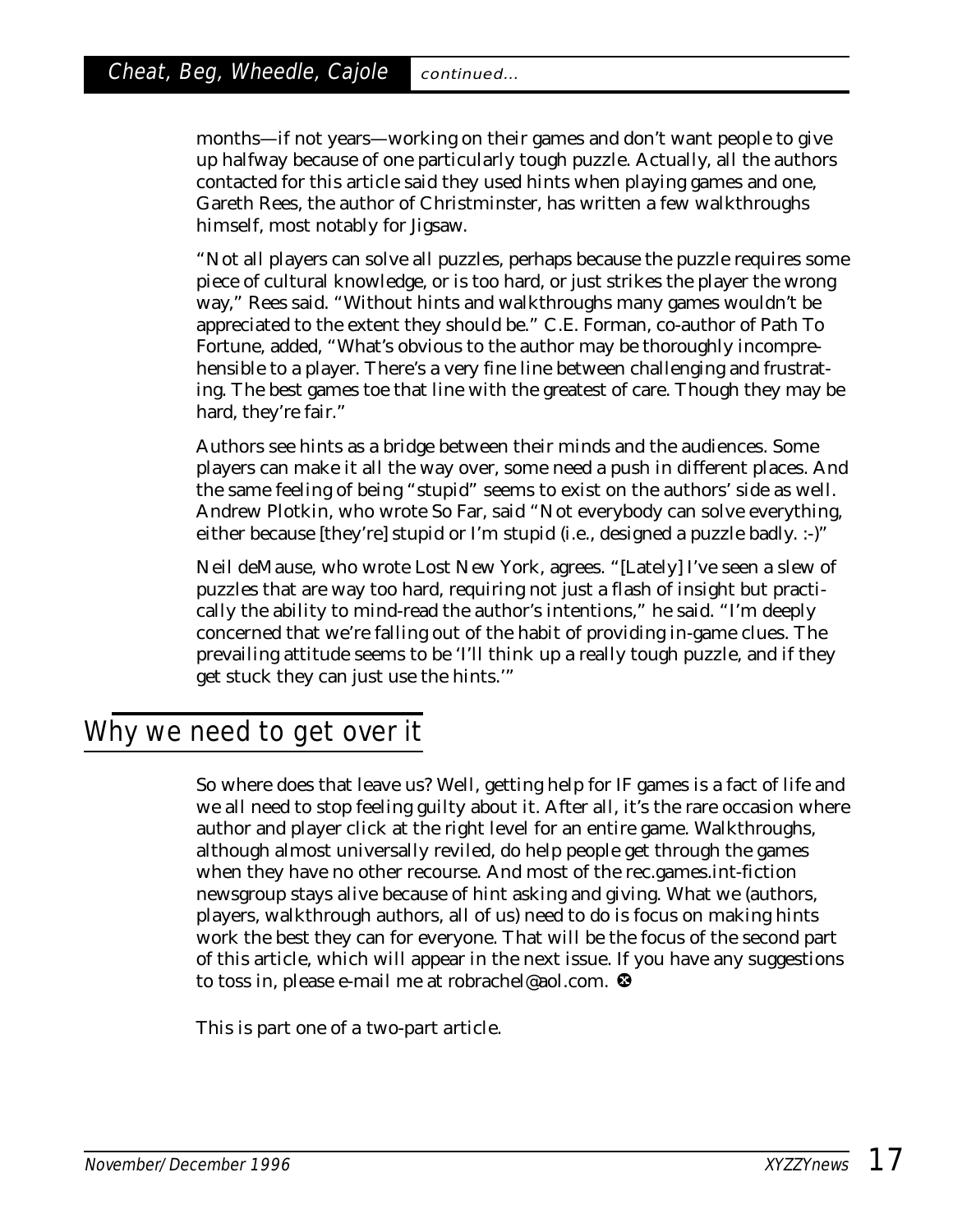#### BULLETIN BOARD…BULLETIN BOARD…BULLETIN BOARD…BULLETIN BOARD…BULLETIN BOARD…

*Here are some queries I've received recently from readers looking for hard-to-find games, or who are in need of specific help. After months of staring at them guiltily in my e-mailbox, I had to finally admit that I'll never be able to catch up on answering them. If you can help answer any of these requests, please don't be shy about chiming in with an answer! —EM*

Okay, here's the problem: several months ago I made the mistake of lending all my old Infocom games to Kim, my girlfriend. Since then, she has become, well, a little obsessed with them at times. Which is just fine with me, except I'm tired of her calling and waking me up every other day at 9 a.m.

"Vern," She'll say imploringly, "how do I save the microscopic space fleet?" Or, "Vern, how do I get the key from around the unicorn's neck?" etc., etc.

Anyway, to make a long story short; could help her (me) out and answer a few questions regarding the game Lurking Horror?

1: How does one get past the urchins?

2: How do you get the mummified hand out of the observation dome and what do do with it?

I'd greatly appreciate any help you may be able to offer.

> —Vernon Hedrick lcvhedri@antelope.wcc.edu

Years ago Infocom published a poster as well as a package insert. The image is a silhouette of a man and a computer. The text reads "A human never stands so tall as when

stooping to help a small computer." I am looking for a copy of this poster ( I have the package insert). Do you have any idea where I could get one? If so, please advise via e-mail.

> —Yoletta Lieberthal ylieberthal@email.csun.edu

I am also a fan of old Infocom text adventures. I know Infocom has a new CD out with all the titles on it. But, would you happen to know of a source where I might be able to buy the old individual copies of Infocom games with the original boxes and the special "goodies" that make the adventure seem more real?

> —Wayne Chen waynec@accessone.com

I'm stuck! I have Beyond Zork and have gotten to the ruins and back again but am unable to get any further. I understand that I have to get a "phase razor" in order to cut the outline in the chest to get to the ethereal plains but I can't find it. Where do I get it from? How do I enter the plains and get on with the game?

—Chris Simeon laserimp@mail.interlog.com

I sure hope you can help me because I can't find anyone else that can. According to the author of RTZ, you need a list of certain items to throw at the bridge so it will sink and rise for you to cross. I have all of the items and threw every one of them at that D—— bridge and it won't come up for me. I am really frustrated! I don't know what else to try. I've read every walkthrough I can find on the web and all they say is throw *everything* at the bridge. I've even called INFOCOM but obviously only robots work there because there is no way to make contact with a human by telephone. The hint line was of no help—it said I would need a minimum of seven objects. Seven! I've thrown 28 or 29 and still no bridge.

> —George Ann gann@aisp.net

I have been playing Colossal Cave Adventure version 1.00 and every time I get stuck in the maze! How do you get out of the maze? The maze that I get stuck in is the one with the vending machine that you can get fresh batteries from, in case there are more then one maze.

Also, my mom and dad talk about how much they liked to play Dracula, a Scott Adams game they used to have for their old Commodore computer. Do you know if that is available anywhere for a PC?

—Emily Johnson ejohnson@linknet.kitsap.lib.wa.us

I had problems printing out the PDF version of *XYZZYnews* #11: the Acrobat Reader complained about missing fonts and refused to print. I have printed #1-10 under the same setup and have never had any problems. Did you change anything? Maybe you didn't embed some of the fonts which you have embedded in the old issues? Or am I the only one having this problem?

Thanks in advance,

—Dave h0142kdd@rz.hu-berlin.de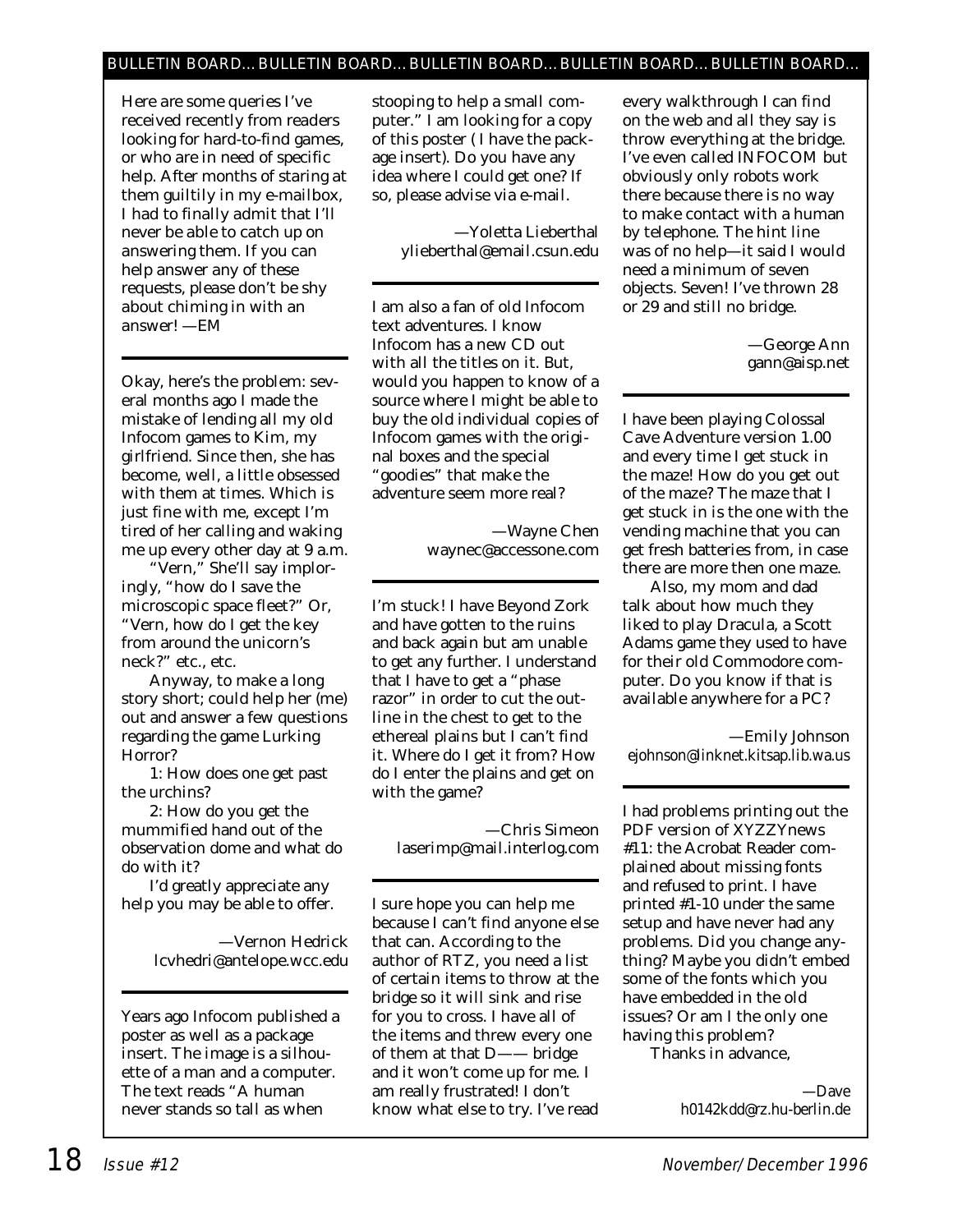# Announcing the XYZZY Awards

The movie industry has their Oscars, TV its Emmys, advertising its Cleos—all glorious excuses to take a break from creative endeavors and instead engage in some good old-fashioned competitiveness and back-biting. And, in the words of the immortal Cowardly Lion, what do they got that we ain't got? Nothing—at least, not anymore. Not with the inauguration of the first annual XYZZY Awards for outstanding achievement in the field of text-based interactive fiction.

The rules are as follows:

**ELIGIBILITY:** All IF games uploaded to ftp.gmd.de during the year 1996 are eligible for the 1996 Xyzzys. Short games, long games, even games with chicken pox—all will be thrown together into the same bloodthirsty voting arena. A complete listing of all the eligible games (in alphabetical order) is given at the bottom of your ballot.

**VOTING:** Anyone is eligible to vote. You may not vote twice. Voting by dead people, fictional characters, and inanimate objects is strictly prohibited. Authors may not vote for their own games, nor may they threaten, cajole or otherwise intimidate their friends into voting for their games. While it is suggested that you play as many of the eligible games as possible before casting your ballot, we're not going to get ridiculous here.

**CATEGORIES:** There are eight XYZZY categories: Best Game, Best Writing, Best Story, Best Setting, Best Puzzles, Best NPCs, Best Individual Puzzle, and Best Individual NPC. In the first six categories, vote for the game you feel is tops in that respect; in the last two, vote for a particular puzzle and NPC within a game. Vote once in each category, then stop.

**DEADLINE:** All ballots must be returned to xyzzynews@aol.com or XYZZYNews, 160 W. 24th St., Suite 7C, New York, NY 10011, by February 1st, 1997. Ballots arriving after that date will be consider null and void. (Well, null, anyway.)

And now, on with the voting:

|                      | BEST PUZZLES: VERETTEL  |
|----------------------|-------------------------|
| <b>BEST WRITING:</b> | BEST NPCS:              |
| BEST STORY:          | BEST INDIVIDUAL PUZZLE: |
| <b>BEST SETTING:</b> | BEST INDIVIDUAL NPC:    |

#### Eligible games:

A Night at the Computer Center Aayela Alien Abduction? **BSE** Delusions Don't Be Late! Fear Frobozz Magic Support Frozen Gumshoe Hero Inc., Vol. 1 In The End Kissing the Buddha's Feet The Light: Shelby's Addendum Lists and Lists Looking For Godot Lost New York

Maiden of the Moonlight My First Stupid Game Of Forms Unknown Past Tense Pastoral Pitfalls Phlegm Piece of Mind Promoted! Punkirita Quest One Ralph Return to Karn Reverberations Rippled Flesh Silence of the Lambs Sir Ramic Hobbs and the Oriental Wok Small World

So Far SpiritWrak **Stargazer Tapestry** The Broken String The Curse of Eldor The House of the Stalker The Land Beyond the Picket Fence The Meteor, the Stone, and a Long Glass of Sherbet The Underoos That Ate New York The Wedding Time: All Things Come To An End Urban Cleanup Vindaloo Wearing the Claw